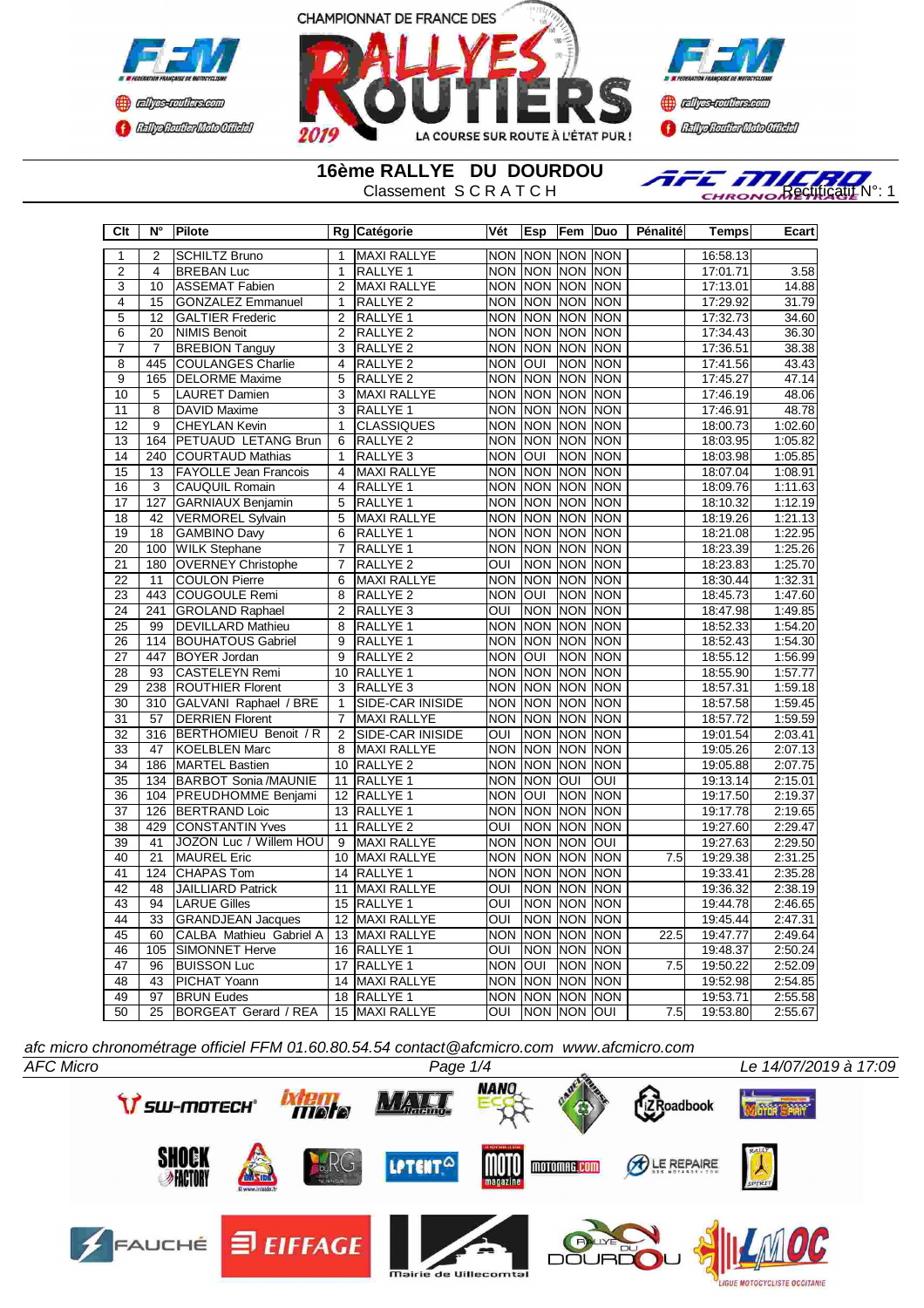





# 16ème RALLYE DU DOURDOU



| $\overline{C}$ It | $\overline{\mathsf{N}^{\circ}}$ | <b>Pilote</b>                 |                         | Rg Catégorie            | Vét                     | Esp            | Fem             | Duo         | Pénalité         | <b>Temps</b> | Ecart   |
|-------------------|---------------------------------|-------------------------------|-------------------------|-------------------------|-------------------------|----------------|-----------------|-------------|------------------|--------------|---------|
| 51                | 185                             | <b>ACHARD Norbert</b>         |                         | 12 RALLYE 2             |                         |                | NON NON NON NON |             |                  | 19:55.71     | 2:57.58 |
| 52                | 129                             | <b>BAJU Jeremy</b>            | $\overline{19}$         | <b>RALLYE 1</b>         |                         | <b>NON NON</b> | <b>NON</b>      | <b>NON</b>  | 7.5              | 20:03.92     | 3:05.79 |
| 53                | 313                             | RIBES Kevin / RIBES Juli      | 3                       | SIDE-CAR INISIDE        |                         |                | NON NON NON NON |             |                  | 20:05.60     | 3:07.47 |
| $\overline{54}$   | 406                             | <b>DEPUILLE Florian</b>       | 16                      | MAXI RALLYE             |                         | <b>NON NON</b> | <b>NON</b>      | <b>NON</b>  |                  | 20:07.82     | 3:09.69 |
| 55                | 290                             | DAVAL Johan                   | $\overline{2}$          | <b>CLASSIQUES</b>       |                         | <b>NON NON</b> | <b>NON</b>      | INON        | 30.0             | 20:08.46     | 3:10.33 |
| 56                | 401                             | <b>IRAILLES Marc</b>          | 17                      | <b>MAXI RALLYE</b>      |                         | <b>NON NON</b> | <b>NON NON</b>  |             |                  | 20:09.34     | 3:11.21 |
| $\overline{57}$   | 181                             | RINGEVAL Julien               | $\overline{13}$         | RALLYE <sub>2</sub>     |                         | <b>NON NON</b> | <b>NON</b>      | <b>NON</b>  | 22.5             | 20:10.74     | 3:12.61 |
| 58                | 123                             | <b>MOREAU Loane</b>           | 20                      | RALLYE <sub>1</sub>     |                         | NON NON        | NON NON         |             | 7.5              | 20:11.87     | 3:13.74 |
| 59                | 161                             | <b>CADENET Clement</b>        | 14                      | RALLYE <sub>2</sub>     | <b>NON</b>              | loui           | <b>NON</b>      | <b>NON</b>  | 1:00.0           | 20:12.13     | 3:14.00 |
| 60                | 125                             | <b>PAULHAN Thomas</b>         | 21                      | RALLYE 1                |                         | <b>NON NON</b> | <b>NON</b>      | <b>NON</b>  |                  | 20:14.73     | 3:16.60 |
| 61                | 332                             | <b>BOUDIER Christophe / M</b> | $\overline{4}$          | <b>SIDE-CAR INISIDE</b> | $\overline{O}$          | <b>NON</b>     | <b>NON</b>      | <b>NON</b>  |                  | 20:17.52     | 3:19.39 |
| 62                | 414                             | <b>RHODES Bastien</b>         | 18                      | <b>MAXI RALLYE</b>      | <b>NON</b>              | OUI            | <b>NON</b>      | <b>NON</b>  | 22.5             | 20:25.59     | 3:27.46 |
| 63                | 130                             | <b>BAUMGARTNER Jerome</b>     | 22                      | RALLYE 1                |                         | <b>NON NON</b> | <b>NON</b>      | <b>NON</b>  |                  | 20:30.74     | 3:32.61 |
| 64                | $\overline{315}$                | LEPAGE Pauline / LEPA         | $\overline{5}$          | <b>SIDE-CAR INISIDE</b> | <b>NON</b>              | <b>NON</b>     | Ì               | <b>NON</b>  |                  | 20:32.42     | 3:34.29 |
| 65                | 296                             | <b>PIGEAT Richard</b>         | $\overline{\mathbf{3}}$ | <b>CLASSIQUES</b>       | $\overline{\text{out}}$ | <b>NON</b>     | <b>NON</b>      | <b>NON</b>  |                  | 20:38.42     | 3:40.29 |
| 66                | 482                             | <b>ROUSSEL Michel</b>         | $\overline{4}$          | <b>CLASSIQUES</b>       | OUI                     | <b>NON</b>     | <b>NON</b>      | <b>NON</b>  | 7.5              | 20:39.33     | 3:41.20 |
| 67                | 98                              | <b>BONNAURE Frederic</b>      | $\overline{23}$         | <b>RALLYE 1</b>         | OUI                     | <b>NON</b>     | <b>NON</b>      | <b>NON</b>  | $\overline{7.5}$ | 20:39.37     | 3:41.24 |
| 68                | 333                             | <b>AGIN Patrick/AMBLARD</b>   | 6                       | SIDE-CAR INISIDE        | $\overline{\text{OUI}}$ | <b>NON</b>     | <b>NON</b>      | INON        |                  | 20:42.97     | 3:44.84 |
| 69                | 119                             | <b>NUPER Morten</b>           | $\overline{24}$         | RALLYE 1                | <b>NON</b>              | <b>NON</b>     | <b>NON</b>      | <b>NON</b>  | 52.5             | 20:47.66     | 3:49.53 |
| $\overline{70}$   | 292                             | <b>FORTIN Eric</b>            | $\overline{5}$          | <b>CLASSIQUES</b>       | ОUІ                     | <b>NON</b>     | <b>NON</b>      | <b>NON</b>  |                  | 20:48.21     | 3:50.08 |
| 71                | 314                             | <b>ALEXIS Brice /MOLTENI</b>  | $\overline{7}$          | SIDE-CAR INISIDE        | <b>NON</b>              | <b>NON</b>     | <b>NON</b>      | INON        |                  | 20:48.62     | 3:50.49 |
| $\overline{72}$   | 441                             | <b>MAZARS Anthony</b>         | 15                      | RALLYE 2                |                         | <b>NON NON</b> | NON <sub></sub> | <b>NON</b>  |                  | 20:49.09     | 3:50.96 |
| $\overline{73}$   | 303                             | <b>CRESCENZO Sebastien</b>    | $\overline{6}$          | <b>CLASSIQUES</b>       |                         | <b>NON NON</b> | <b>NON</b>      | <b>NON</b>  | 15.0             | 20:51.53     | 3:53.40 |
| $\overline{74}$   | 131                             | <b>MOURIER Anthony</b>        | $\overline{25}$         | <b>RALLYE 1</b>         |                         | <b>NON NON</b> | <b>NON</b>      | <b>NON</b>  |                  | 20:53.94     | 3:55.81 |
| $\overline{75}$   | 405                             | <b>CHAUVEAU Pascal</b>        | 19                      | <b>MAXI RALLYE</b>      |                         | NON NON        | <b>NON</b>      | <b>NON</b>  |                  | 21:01.90     | 4:03.77 |
| 76                | 46                              | DOSMAS Philippe /DOS          | 20                      | MAXI RALLYE             | OUI                     | <b>NON</b>     | <b>NON</b>      | loui        |                  | 21:04.29     | 4:06.16 |
| $\overline{77}$   | 261                             | <b>COUDURIER Thierry</b>      | $\mathbf{1}$            | <b>ANCIENNES</b>        |                         | <b>NON NON</b> | <b>NON</b>      | <b>NON</b>  |                  | 21:12.35     | 4:14.22 |
| 78                | 109                             | <b>FRANCOIS Nicolas</b>       | 26                      | RALLYE 1                |                         | NON NON        | <b>NON</b>      | <b>NON</b>  |                  | 21:14.91     | 4:16.78 |
| 79                | 480                             | <b>BAYOL Dominique</b>        | 7                       | <b>CLASSIQUES</b>       | OUI                     |                | NON NON         | <b>NON</b>  |                  | 21:19.15     | 4:21.02 |
| 80                | 235                             | <b>JARNAC Thomas</b>          | $\overline{4}$          | RALLYE <sub>3</sub>     | <b>NON</b>              | <b>OUI</b>     | <b>NON</b>      | <b>NON</b>  |                  | 21:20.10     | 4:21.97 |
| 81                | 289                             | <b>GUEGUIN Stephane</b>       | $\overline{8}$          | <b>CLASSIQUES</b>       |                         | <b>NON NON</b> | <b>NON</b>      | <b>NON</b>  | 37.5             | 21:22.33     | 4:24.20 |
| 82                | $\overline{24}$                 | <b>TABUSSE Guillaume</b>      | 21                      | MAXI RALLYE             |                         | <b>NON NON</b> | <b>NON</b>      | <b>NON</b>  | 3:07.5           | 21:25.86     | 4:27.73 |
| 83                | 168                             | <b>STEPHAN Pierre</b>         | 16                      | RALLYE <sub>2</sub>     |                         | <b>NON NON</b> | <b>NON</b>      | <b>NON</b>  | 45.0             | 21:43.11     | 4:44.98 |
| 84                | 91                              | <b>GRATIOT Caroline</b>       | 27                      | RALLYE 1                | NON OUI                 |                | OUI             | <b>NON</b>  | 7.5              | 21:50.28     | 4:52.15 |
| 85                | 400                             | <b>FAYOL Eric</b>             | $\overline{22}$         | <b>MAXI RALLYE</b>      |                         | NON NON        | <b>NON</b>      | <b>NON</b>  |                  | 21:53.70     | 4:55.57 |
| 86                | 116                             | <b>DEWAS Albert</b>           | 28                      | RALLYE 1                |                         | NON NON        | <b>NON</b>      | <b>NON</b>  | 22.5             | 21:59.47     | 5:01.34 |
| 87                | 434                             | <b>PARTARRIEU Quentin</b>     | 29                      | RALLYE 1                | <b>NON JOUL</b>         |                | <b>NON</b>      | INON        | 1:30.0           | 21:59.87     | 5:01.74 |
| 88                | 58                              | <b>BOURGEOIS Frederic</b>     | 23                      | <b>MAXI RALLYE</b>      | OUI                     | <b>NON</b>     | <b>NON</b>      | <b>NON</b>  | 30.0             | 22:02.79     | 5:04.66 |
| 89                | 55                              | <b>LAMOUR Marc</b>            | $\overline{24}$         | <b>MAXI RALLYE</b>      |                         | <b>NON NON</b> | <b>NON</b>      | <b>NON</b>  |                  | 22:11.73     | 5:13.60 |
| 90                | 23                              | <b>BOURGEOIS Antoine</b>      | 25                      | MAXI RALLYE             | <b>NON</b>              | <b>OUI</b>     | <b>NON</b>      | <b>NON</b>  | 15.0             | 22:11.93     | 5:13.80 |
| 91                | 291                             | <b>THEILLAC Thierry</b>       | 9                       | <b>CLASSIQUES</b>       | OUI                     | <b>NON</b>     | <b>NON</b>      | <b>NON</b>  |                  | 22:11.98     | 5:13.85 |
| $\overline{92}$   | 44                              | <b>BASELLO Florent</b>        | 26                      | <b>MAXI RALLYE</b>      | <b>NON</b>              | <b>NON</b>     | <b>NON</b>      | <b>NON</b>  | 45.0             | 22:17.81     | 5:19.68 |
| 93                | 446                             | <b>DEGOND Clément</b>         | $\overline{17}$         | RALLYE <sub>2</sub>     | <b>NON</b>              | loui           | <b>NON</b>      | <b>NON</b>  |                  | 22:20.05     | 5:21.92 |
| 94                | 178                             | <b>MUSTER Thibaut</b>         | $\overline{18}$         | RALLYE <sub>2</sub>     |                         | <b>NON NON</b> | <b>NON</b>      | <b>NON</b>  | 15.0             | 22:32.66     | 5:34.53 |
| 95                | 437                             | <b>CALMELS Nicolas</b>        | 30                      | RALLYE 1                |                         | <b>NON NON</b> | <b>NON</b>      | INON        | 30.0             | 22:35.13     | 5:37.00 |
| 96                | 411                             | <b>OLTZ Nicolas</b>           | 27                      | MAXI RALLYE             | <b>NON</b>              | <b>NON</b>     | <b>NON</b>      | <b>NON</b>  | 1:22.5           | 23:05.73     | 6:07.60 |
| $\overline{97}$   | 415                             | NOWITZKI Sébastien            | $\overline{28}$         | <b>MAXI RALLYE</b>      | NON Non                 |                | Non             | <b>NON</b>  | 7.5              | 23:11.71     | 6:13.58 |
| 98                | 30                              | MOTTAZ Remi                   |                         | 29 MAXI RALLYE          |                         | NON NON        | <b>NON</b>      | <b>NON</b>  | 15.0             | 23:14.76     | 6:16.63 |
| 99                | 31                              | <b>POTIER Guillaume</b>       | $\overline{30}$         | MAXI RALLYE             | <b>NON</b>              | <b>NON</b>     | <b>NON</b>      | <b>NON</b>  |                  | 23:20.64     | 6:22.51 |
| 100               | 481                             | <b>DEPUILLE Sebastien</b>     | 10                      | <b>CLASSIQUES</b>       |                         |                | NON NON NON NON |             | 45.0             | 23:27.09     | 6:28.96 |
| 101               | 167                             | <b>MOLINET Denis</b>          |                         | 19 RALLYE 2             | OUI                     |                |                 | NON NON NON | 1:00.0           | 23:30.89     | 6:32.76 |

*afc micro chronométrage officiel FFM 01.60.80.54.54 contact@afcmicro.com www.afcmicro.com*

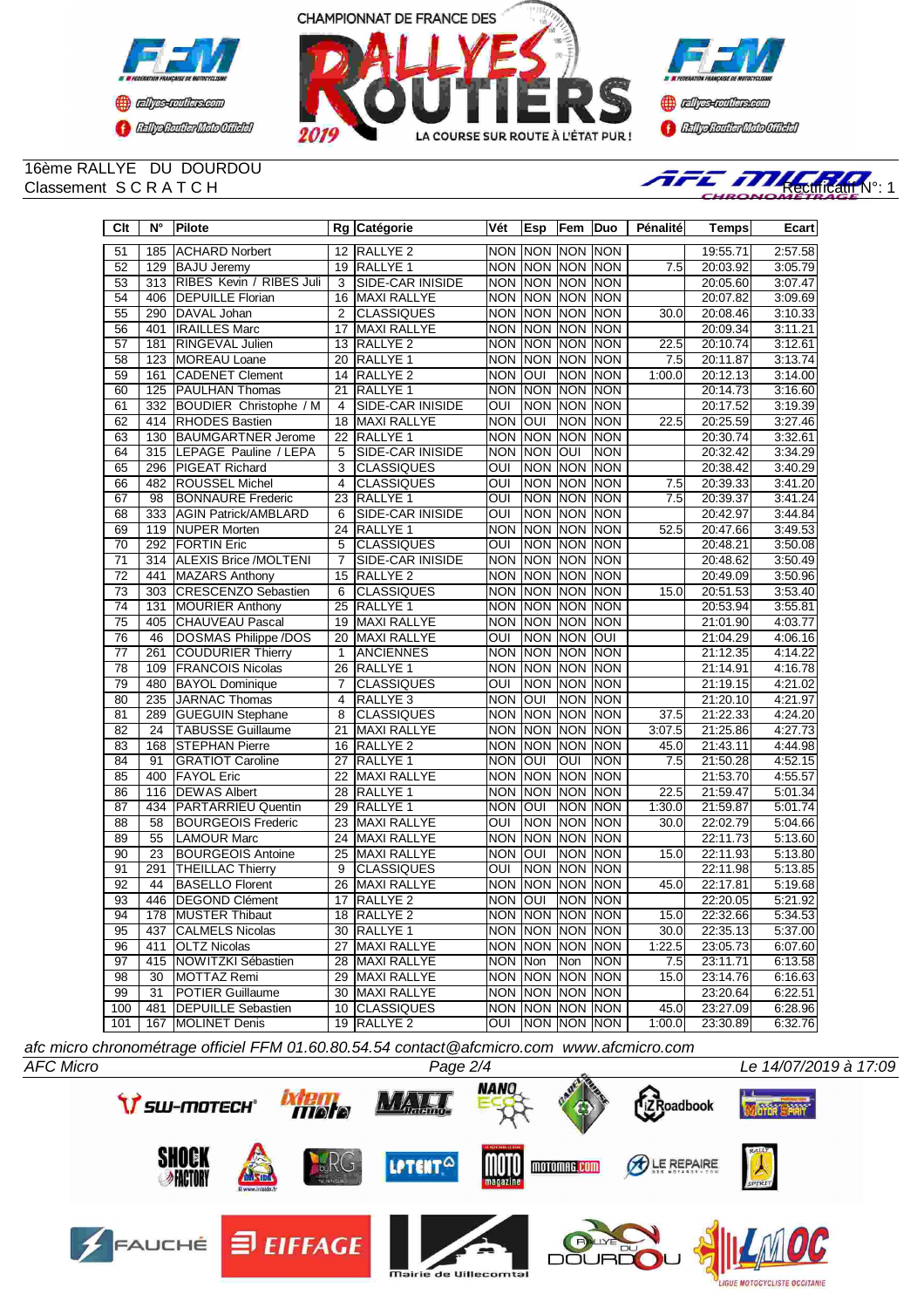





## 16ème RALLYE DU DOURDOU



| Clt | N°  | Pilote                       |    | Rg Catégorie            | Vét        | Esp         | lFem        | <b>IDuo</b> | Pénalité | Temps∣   | Ecart    |
|-----|-----|------------------------------|----|-------------------------|------------|-------------|-------------|-------------|----------|----------|----------|
|     |     |                              |    |                         |            |             |             |             |          |          |          |
| 102 | 236 | <b>ICRESCENCIO Pedro</b>     | 5  | <b>RALLYE 3</b>         | <b>NON</b> | INON        | <b>INON</b> | <b>INON</b> | 52.5     | 23:51.17 | 6:53.04  |
| 103 | 312 | <b>CHANAL Gilles /CHANAL</b> | 8  | <b>SIDE-CAR INISIDE</b> | OUI        | INON        | <b>INON</b> | <b>INON</b> | 45.0     | 24:26.87 | 7:28.74  |
| 104 | 113 | <b>GROSSE Johann</b>         | 31 | IRALLYE 1               | <b>NON</b> | <b>INON</b> | <b>NON</b>  | <b>INON</b> | 4:00.0   | 24:36.64 | 7:38.51  |
| 105 | 288 | <b>LACHAIZE Philippe</b>     | 11 | <b>CLASSIQUES</b>       | OUI        | <b>NON</b>  | <b>NON</b>  | <b>NON</b>  | 7.5      | 24:43.45 | 7:45.32  |
| 106 | 233 | <b>COLLIOT Philippe</b>      | 6  | <b>RALLYE 3</b>         | <b>NON</b> | <b>INON</b> | <b>NON</b>  | <b>NON</b>  | 3:37.5   | 25:19.31 | 8:21.18  |
| 107 | 413 | <b>IFERRAND Erwan</b>        | 31 | MAXI RALLYE             | <b>NON</b> | <b>INON</b> | <b>NON</b>  | <b>INON</b> | 2:07.5   | 25:43.26 | 8:45.13  |
| 108 | 274 | LACOSTE Christian            | 2  | <b>ANCIENNES</b>        | OUI        | <b>NON</b>  | <b>NON</b>  | <b>INON</b> | 3:07.5   | 26:06.04 | 9:07.91  |
| 109 | 128 | <b>SARIS Anthony</b>         | 32 | <b>RALLYE 1</b>         | <b>NON</b> | <b>INON</b> | <b>NON</b>  | <b>INON</b> | 4:22.5   | 26:27.89 | 9:29.76  |
| 110 | 163 | <b>JOUANEN Vincent</b>       | 20 | <b>IRALLYE 2</b>        | <b>NON</b> | <b>NON</b>  | <b>NON</b>  | <b>NON</b>  | 2:30.0   | 26:41.34 | 9:43.21  |
| 111 | 173 | <b>IMESSEGHEM Christian</b>  | 21 | <b>RALLYE 2</b>         | OUI        | INON        | <b>INON</b> | <b>NON</b>  | 3:45.0   | 27:14.02 | 10:15.89 |
| 112 | 409 | <b>UFFERTE David</b>         | 32 | <b>MAXI RALLYE</b>      | <b>NON</b> | <b>NON</b>  | <b>NON</b>  | <b>NON</b>  | 4:07.5   | 27:46.71 | 10:48.58 |
| 113 | 251 | IGERMANIQUE Pascal           |    | RALLYE 3                | OUI        | INON        | <b>NON</b>  | <b>INON</b> | 2:22.5   | 28:28.83 | 11:30.70 |
| 114 | 432 | <b>IPERROT Sabine</b>        | 33 | <b>RALLYE 1</b>         | <b>NON</b> | <b>NON</b>  | <b>OUI</b>  | <b>NON</b>  | 3:30.0   | 28:46.83 | 11:48.70 |
| 115 | 428 | <b>CORDIER-RAUCCI Trista</b> | 34 | <b>IRALLYE 1</b>        | <b>NON</b> | IOUI        | <b>NON</b>  | <b>INON</b> | 5:45.0   | 29:21.34 | 12:23.21 |
| 116 | 426 | MASSON Hugues-Olivier        | 35 | <b>RALLYE 1</b>         | <b>NON</b> | <b>INON</b> | <b>NON</b>  | <b>INON</b> | 6:15.0   | 29:53.54 | 12:55.41 |
| 117 | 410 | <b>TORIBIO Jean-Louis</b>    | 33 | <b>MAXI RALLYE</b>      | OUI        | <b>NON</b>  | <b>NON</b>  | <b>NON</b>  | 7:30.0   | 33:22.51 | 16:24.38 |
| 118 | 425 | <b>LAFON Maxime</b>          | 36 | IRALLYE 1               | <b>NON</b> | <b>OUI</b>  | <b>NON</b>  | <b>NON</b>  | 12:52.5  | 36:38.42 | 19:40.29 |
| 119 | 300 | <b>FANIEN Gilles</b>         | 12 | <b>ICLASSIQUES</b>      | OUI        | <b>NON</b>  | <b>NON</b>  | <b>INON</b> | 15:45.0  | 47:19.13 | 30:21.00 |

## **Abandons - J1**

| 6  | <b>AULAS Jean-Mary</b>      | <b>RALLYE 2</b>          | <b>INON INON INON INON</b> |                       |            |  |  |
|----|-----------------------------|--------------------------|----------------------------|-----------------------|------------|--|--|
| 34 | BERNARD Martial / DUB       | <b>MAXI RALLYE</b>       | INON INON INON IOUI        |                       |            |  |  |
|    | 106 ITHURBIDE Robin         | <b>RALLYE 1</b>          | <b>NON OUI</b>             | <b>NON NON</b>        |            |  |  |
|    | 170 GILLI Aurelien / FACHAU | RALLYE <sub>2</sub>      | NON JOUI                   | NON JOUI              |            |  |  |
|    | 234 ZABRONIECKA Sylvie      | <b>RALLYE 3</b>          | INON INON IOUI             |                       | <b>NON</b> |  |  |
|    | 246 DION Fabrice            | <b>RALLYE 3</b>          | Inon Inon Inon Inon        |                       |            |  |  |
|    | 252 BENOIST Thierry         | <b>RALLYE 3</b>          | OUI                        | <b>INON INON INON</b> |            |  |  |
|    | 262 ZABRONIECKA Joel        | <b>IANCIENNES</b>        | <b>OUI</b>                 | <b>INON NON INON</b>  |            |  |  |
|    | 293 DURIS Jean Luc          | ICLASSIQUES              | OUI                        | <b>INON INON INON</b> |            |  |  |
|    | 305 GENTIT Luc              | <b>CLASSIQUES</b>        | <b>JOUL INON INON INON</b> |                       |            |  |  |
|    | 317 BACON Franck /MENER     | ISIDE-CAR INISIDE        | NON NON NON NON            |                       |            |  |  |
|    | 318 COUDERC Gilles / THIBA  | <b>ISIDE-CAR INISIDE</b> | <b>INON INON INON INON</b> |                       |            |  |  |
|    | 320 BOYER Thierry / QUENTI  | ISIDE-CAR INISIDE        | <b>INON INON INON INON</b> |                       |            |  |  |
|    | 321 BLEUSEZ David / BULOT   | ISIDE-CAR INISIDE        | <b>INON INON INON INON</b> |                       |            |  |  |
|    | 403 MONTAY Julien           | MAXI RALLYE              | NON NON NON NON            |                       |            |  |  |
|    | 431 IMERCIER Jean Camille   | <b>RALLYE 1</b>          | Inon Inon Inon Inon        |                       |            |  |  |
|    | 450 GODART René             | <b>RALLYE 2</b>          | OUI                        | <b>INON NON INON</b>  |            |  |  |

## **Abandons - J2**

|  | <b>FELICELLI Paul-Francois</b>   | <b>MAXI RALLYE</b>       | <b>NON INON INON INON</b> |  |  |  |
|--|----------------------------------|--------------------------|---------------------------|--|--|--|
|  | 28 PEYROT Cyril                  | <b>MAXI RALLYE</b>       | INON INON INON INON       |  |  |  |
|  | 92 RADOJEWSKI Stephane           | <b>IRALLYE 1</b>         | INON INON INON INON       |  |  |  |
|  | 160 BOUSSELIN Philippe           | <b>RALLYE 2</b>          | Ioui Inon Inon Inon       |  |  |  |
|  | 231 GRASSIAN Baptiste            | <b>RALLYE 3</b>          | INON JOUL INON INON       |  |  |  |
|  | 262 ZABRONIECKA Joel             | <b>JANCIENNES</b>        | Ioui Inon Inon Inon       |  |  |  |
|  | 264 RIVOLLET Jean-Yves           | <b>ANCIENNES</b>         | IOUI INON INON INON       |  |  |  |
|  | 293 DURIS Jean Luc               | <b>CLASSIQUES</b>        | OUI NON NON NON           |  |  |  |
|  | 311 <b>GUILHOT</b> Frederic /FAN | <b>ISIDE-CAR INISIDE</b> | Inon Inon Inon Inon       |  |  |  |
|  | 319 GUGLIELMI Séverine / G       | <b>ISIDE-CAR INISIDE</b> | Inon Inon Ioui Inon-      |  |  |  |

*afc micro chronométrage officiel FFM 01.60.80.54.54 contact@afcmicro.com www.afcmicro.com*